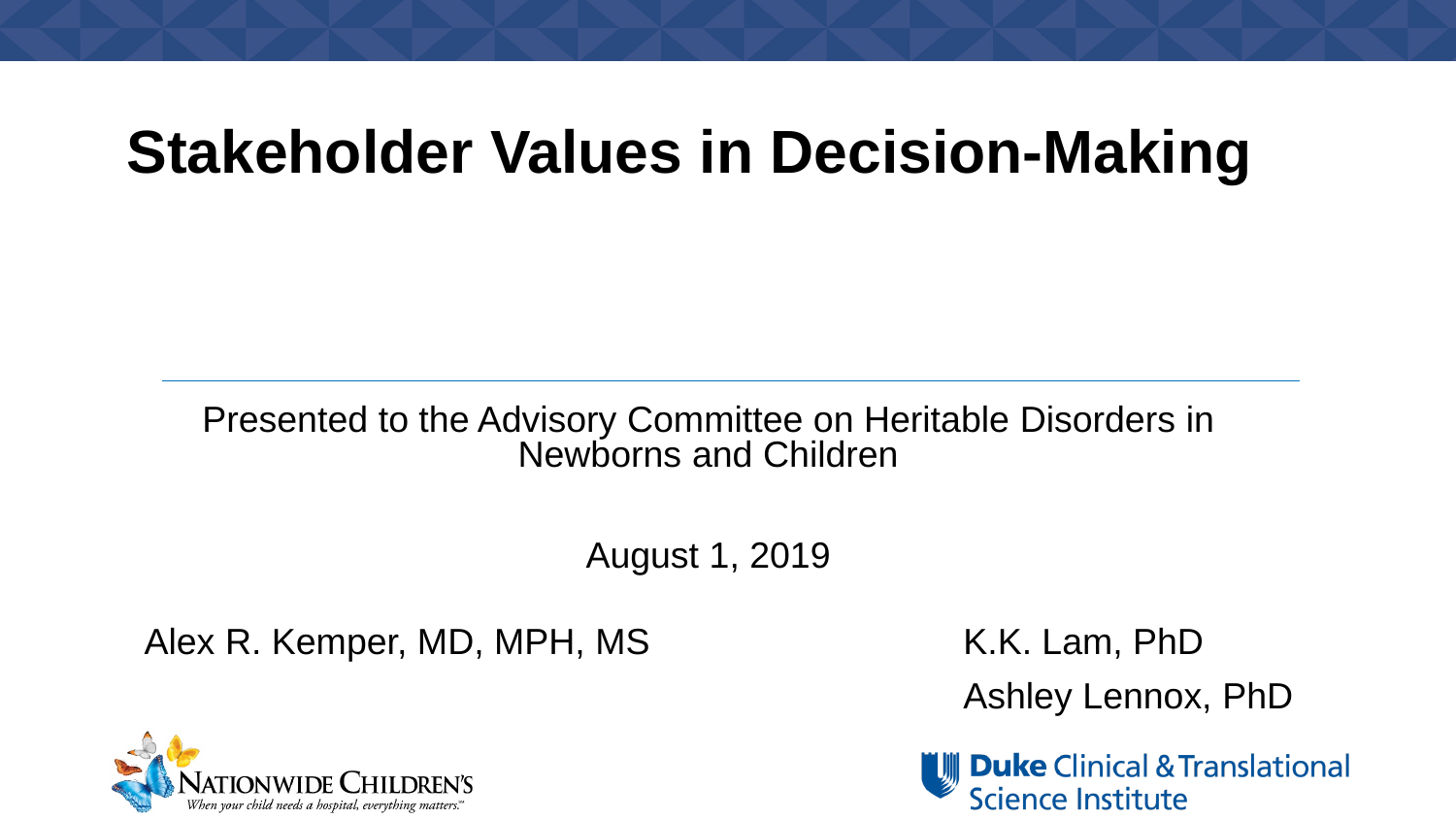## Factors that Play Into an Important Decision

#### Competing options



#### Outcome preference<br>
Uncertainty







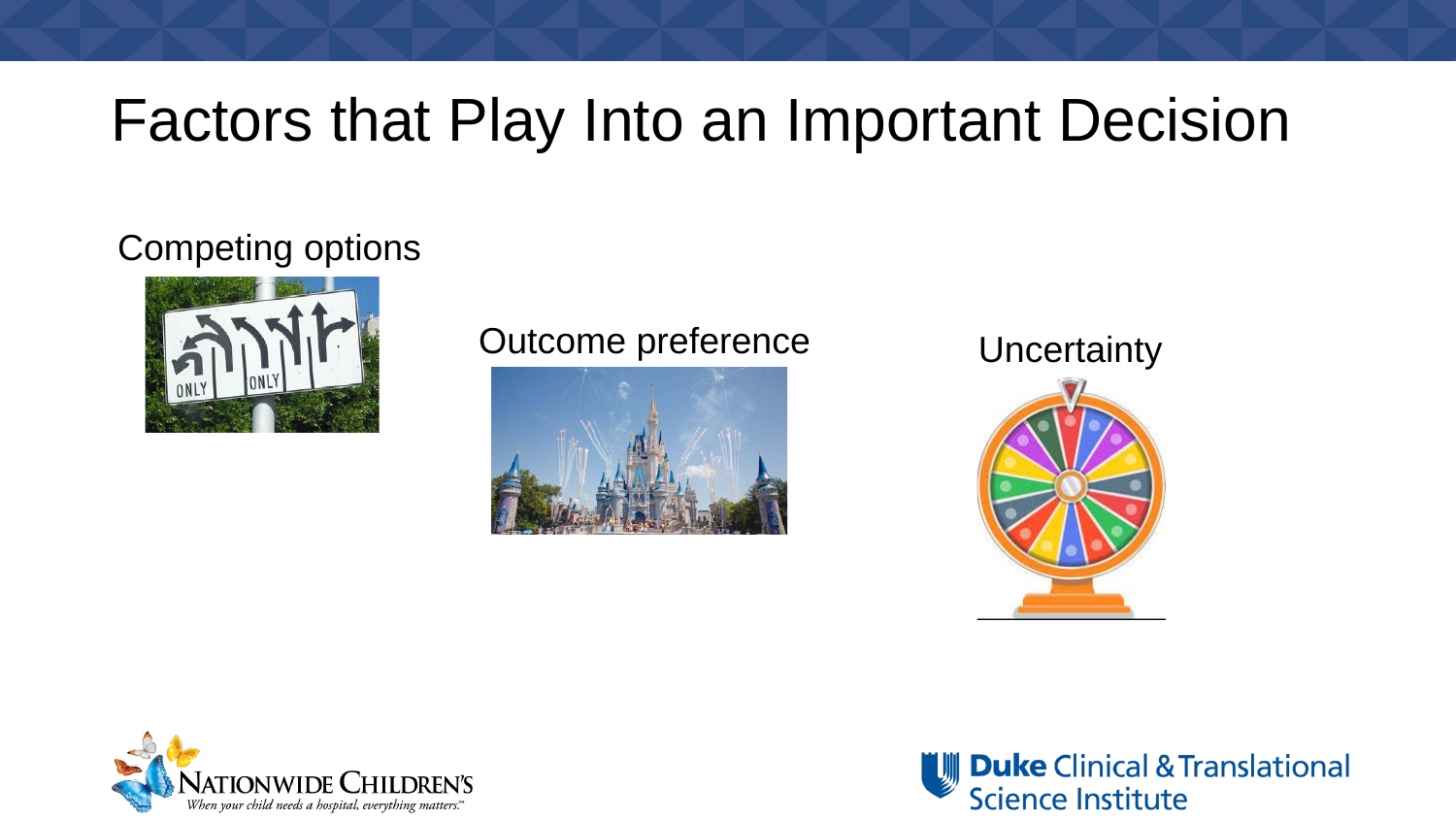## The Evidence Review Process

- Describes options
	- Newborn screening vs. usual clinical case detection
	- Alternative strategies for newborn screening
- Characterizes outcomes
	- Immediate outcomes of screening
	- Individual level health impact
	- Impact on newborn screening systems
- Outlines uncertainty
	- Range of screening test accuracy
	- Distribution of potential outcomes
	- Gaps in evidence



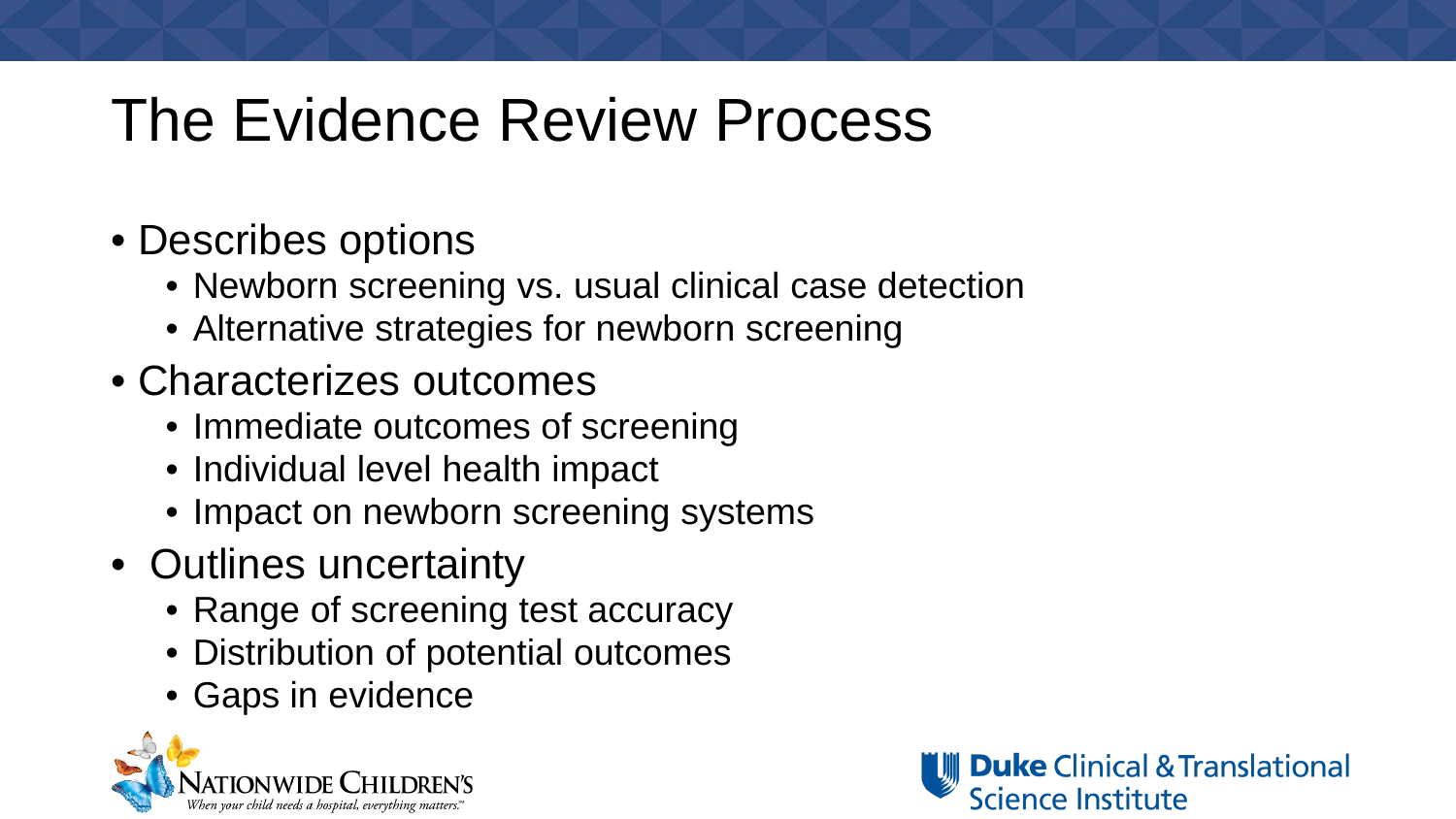#### Challenges in Newborn Screening Decision-Making

- Competing options
	- The option for newborn screening is within public health, even though it affects individuals and their families
- Outcomes
	- Variation in magnitude of benefits and harms across the population
	- Differences in timing
	- Concerns about equity
	- Regret
- Uncertainty
	- Often significant for both benefits and harms, with insufficient evidence to fully describe
	- Fast-moving advances in screening and treatment
	- Even if the benefit of early detection is unclear, it could potentially help define new treatments or affected individuals might be more likely to benefit from future treatments



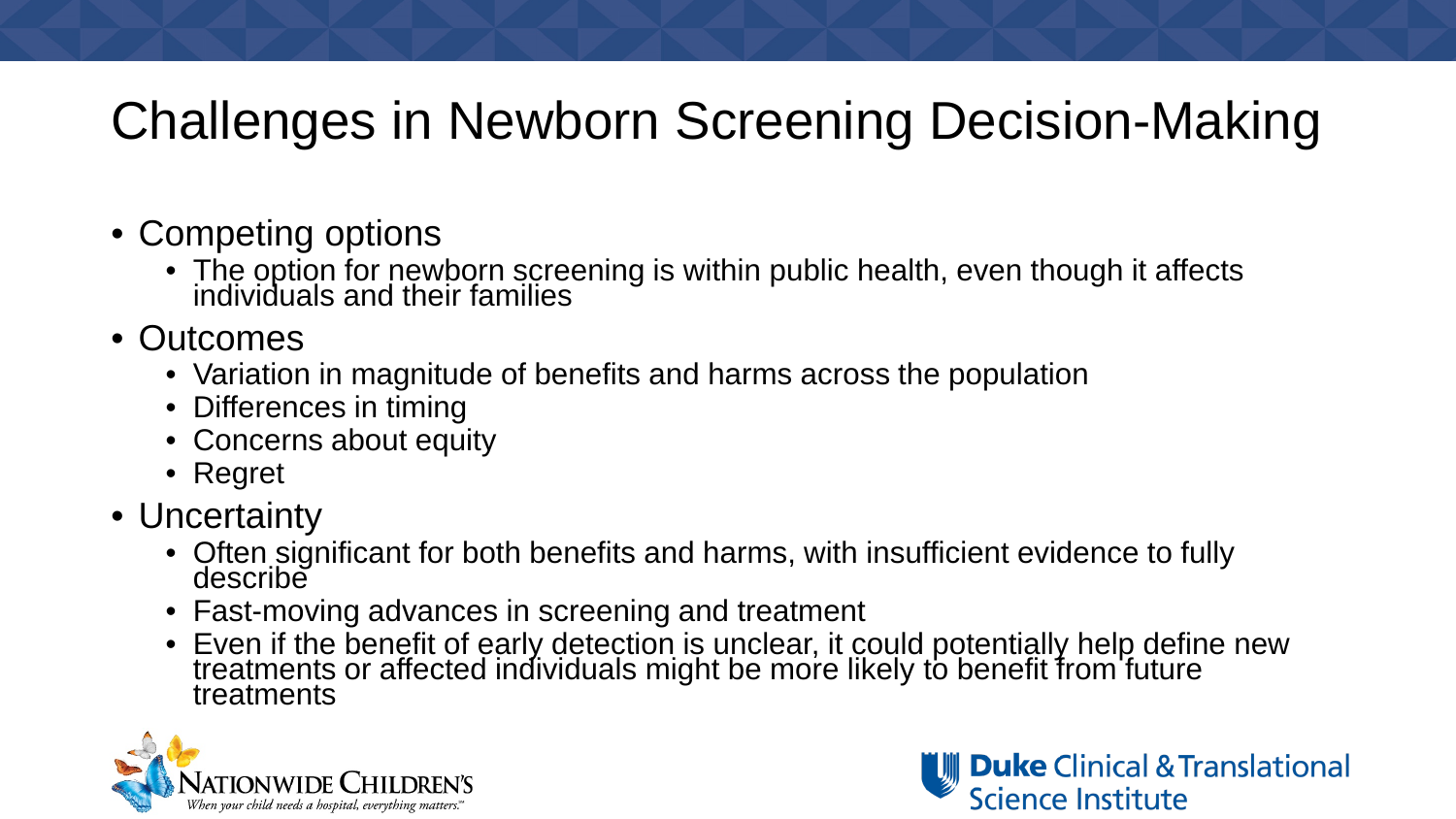#### Stakeholder Perspectives





https://www.booooooom.com/2016/11/17/trippy-optical-illusions-phone-wallpaper/

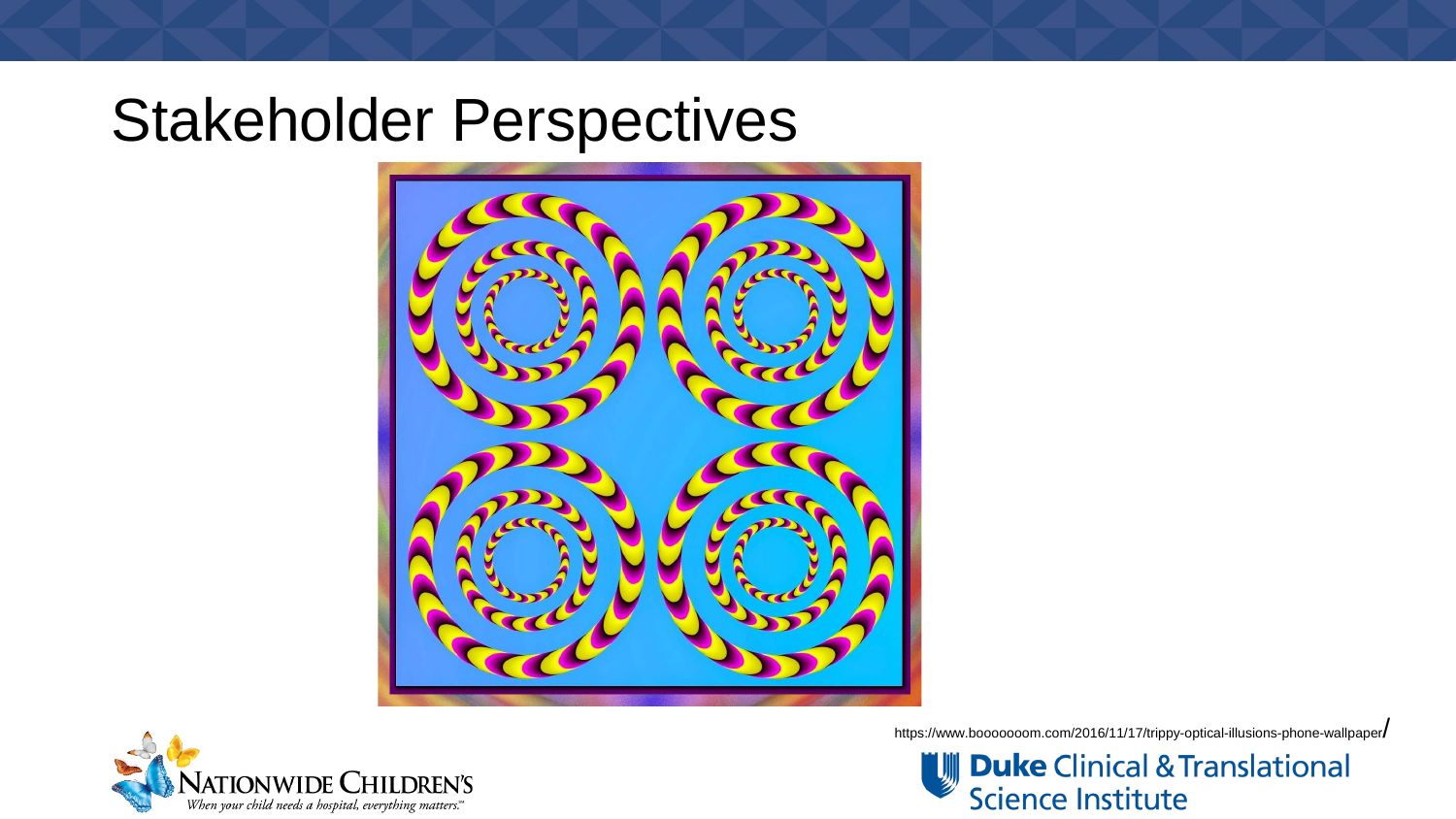## Values

"Values and preferences is an overarching term that includes *patients' perspectives*, beliefs, expectations, and goals for health and life. More precisely, they refer to the process that individuals use in considering the potential benefits, harms, costs, limitations, and inconvenience of the management options in relation to one another. For some, the term "values" has the closest connotation to these processes. For others, the connotation of "preferences" best captures the notion of choice. Thus, we use both words together to convey the concept."

> Andrews JC, Schunemann HJ, Oxman AD, et al. Grade guidelines: 15. Going from evidence to recommendation – determinants of a recommendation's direction and strength. J Clin Epidemiol. 2013:66;726-735.



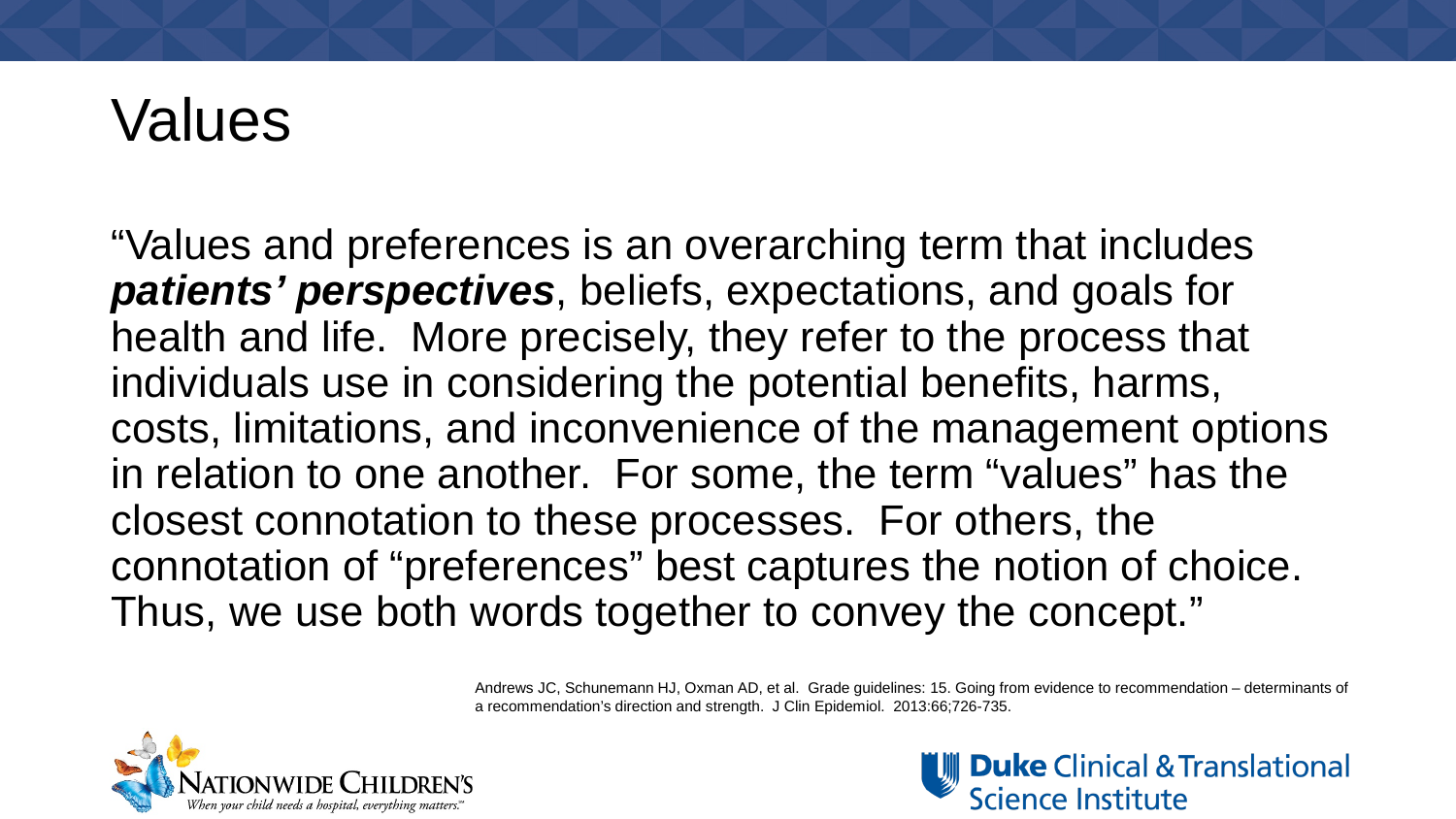## "Going from Evidence to Recommendation"

- GRADE has identified
	- Magnitude of estimates of effect on important outcomes
	- Confidence in these estimates
	- Estimates of typical values and preferences
	- Confidence in these estimates
	- Variability of values and preferences
	- Resource use



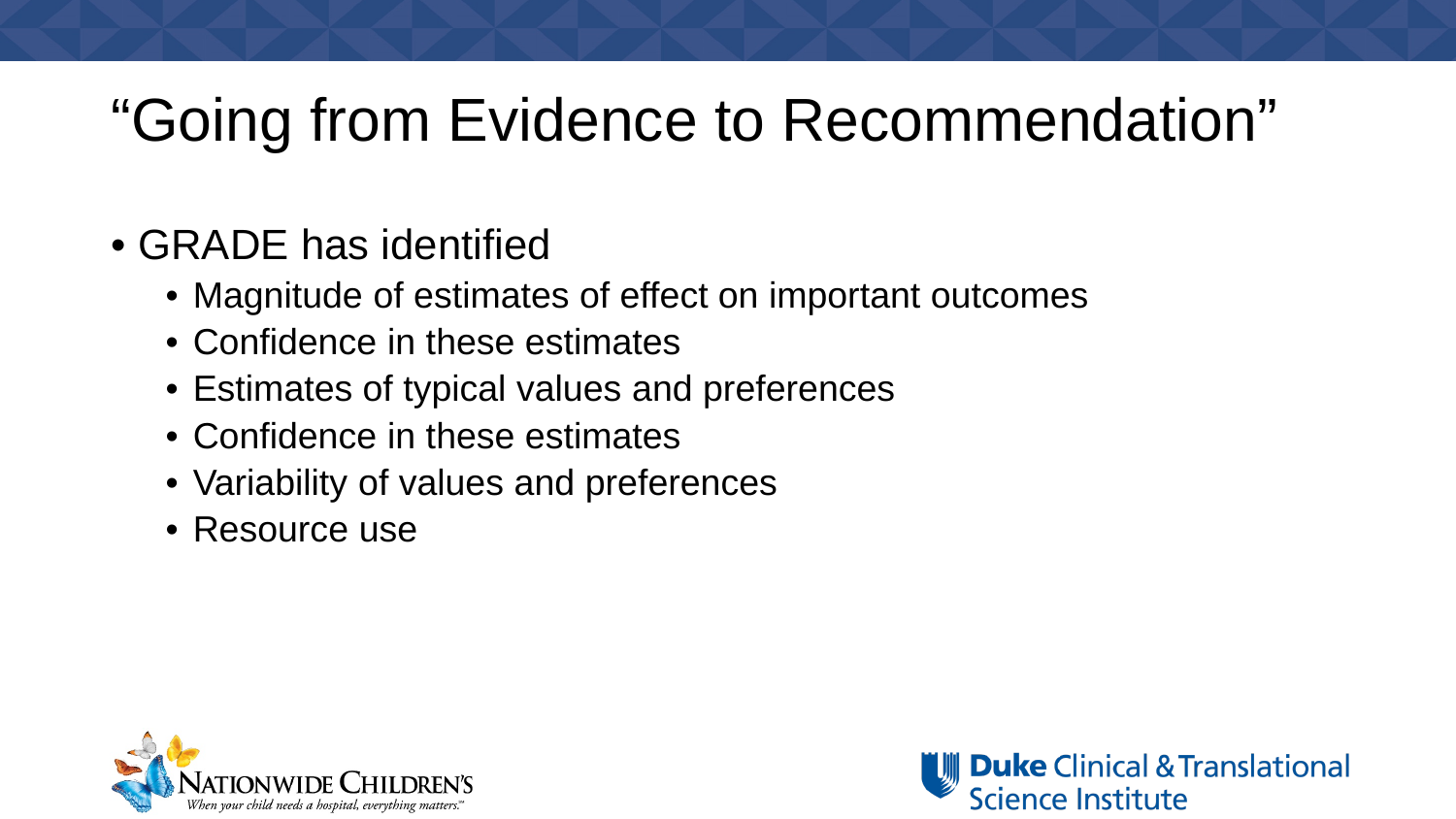## **Perspectives**

- Whose values do we value?
- How do we facilitate the process to understand the values of all stakeholders?



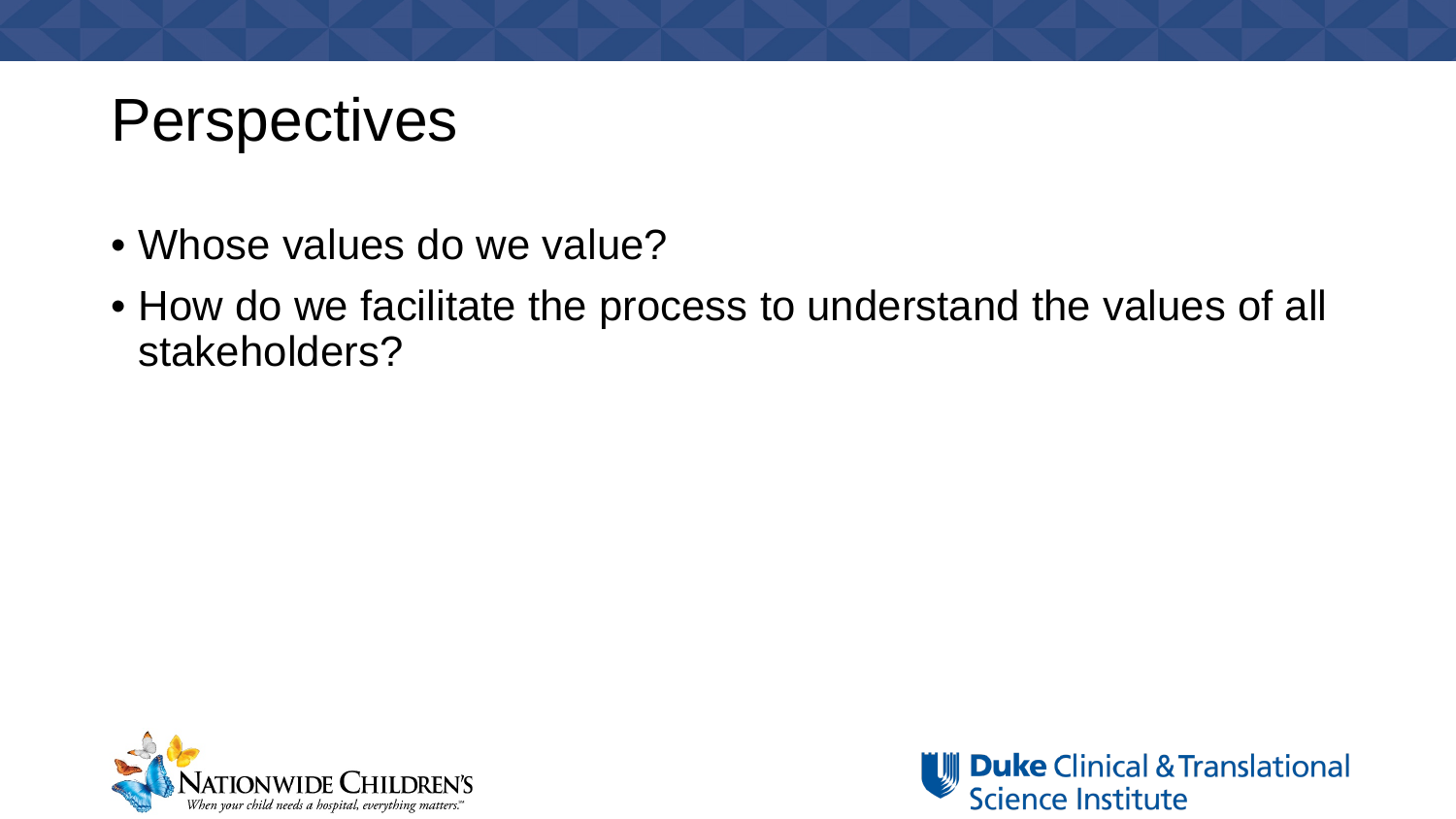#### How can values and preferences be assessed?

#### How can values and preferences be incorporated into the decision-making process?



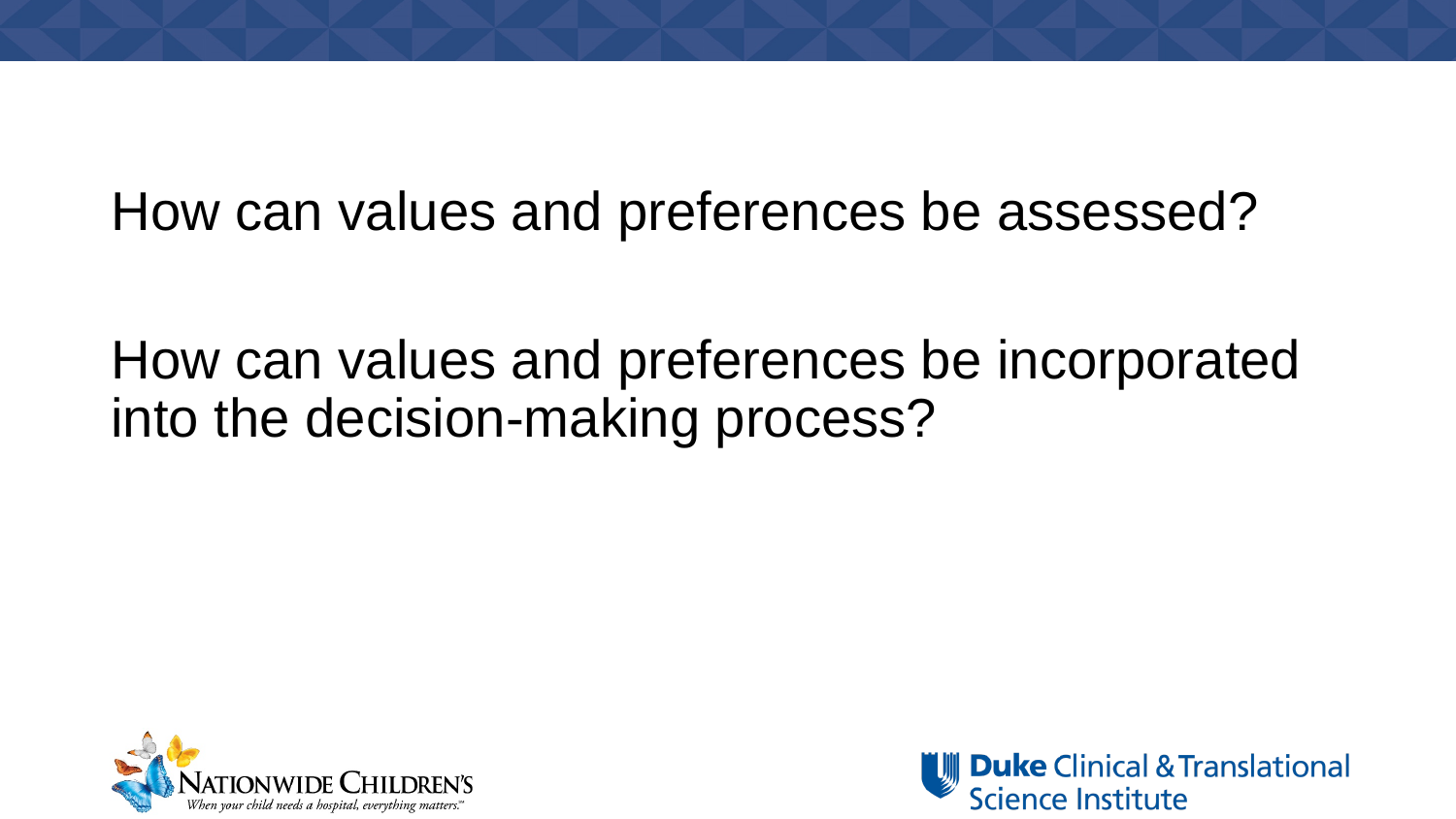#### Measuring Utility Over Time: The Quality-Adjusted Life Year

- Standardized measurement of health outcome, facilitating comparisons across health conditions and populations
- Calculated as Time X Utility
- Utility ranges from 0 (death) to 1 (perfect health)
- Strategies for measurement include
	- Time trade-off
	- Standard gamble
	- Visual analog scale
	- Conversion from another quality-of-life instrument



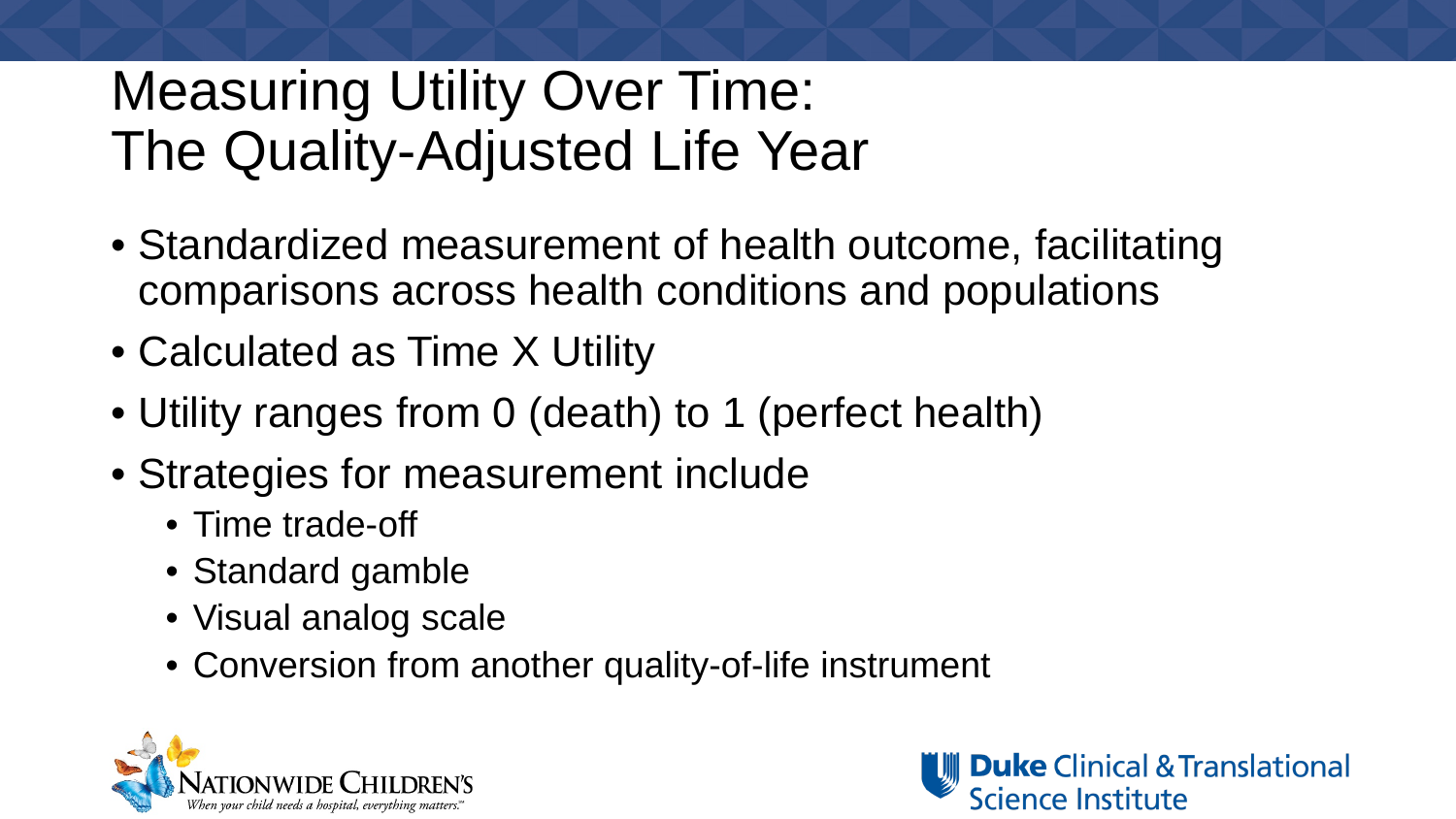## Utility Assessment

- One study recruited parents from pediatric practices, urgent care centers, health fairs, and other events including the Indiana State Fair
- Some findings (5<sup>th</sup>-95<sup>th</sup> percentile) using the standard gamble
	- Mild ADHD 0.94 (0.72-1.00)
	- Monocular blindness 0.88 (0.50-1.00)
	- Severe bilateral vision loss 0.81 (0.39-1.00)
	- Severe intellectual impairment 0.59 (0.10-1.00)

Carroll AE, Downs SM. Improving decision analysis: Parent preferences (utility values) for pediatric health outcomes. J Pediatr. 2009;155:21-25.



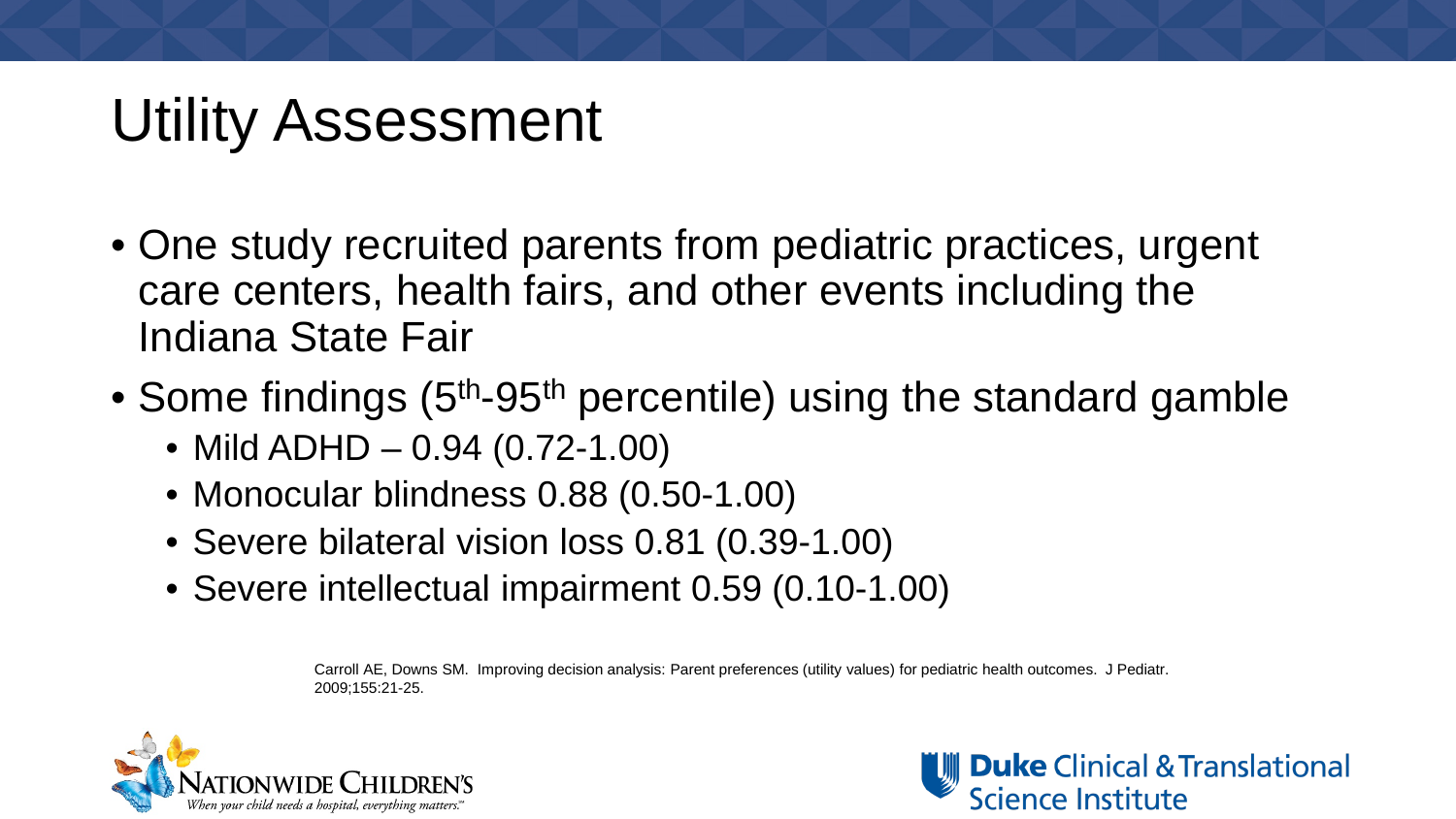# Challenges in Eliciting Utility

- Understanding the health condition
- Situating the perspective
- Considering the role of contextual factors



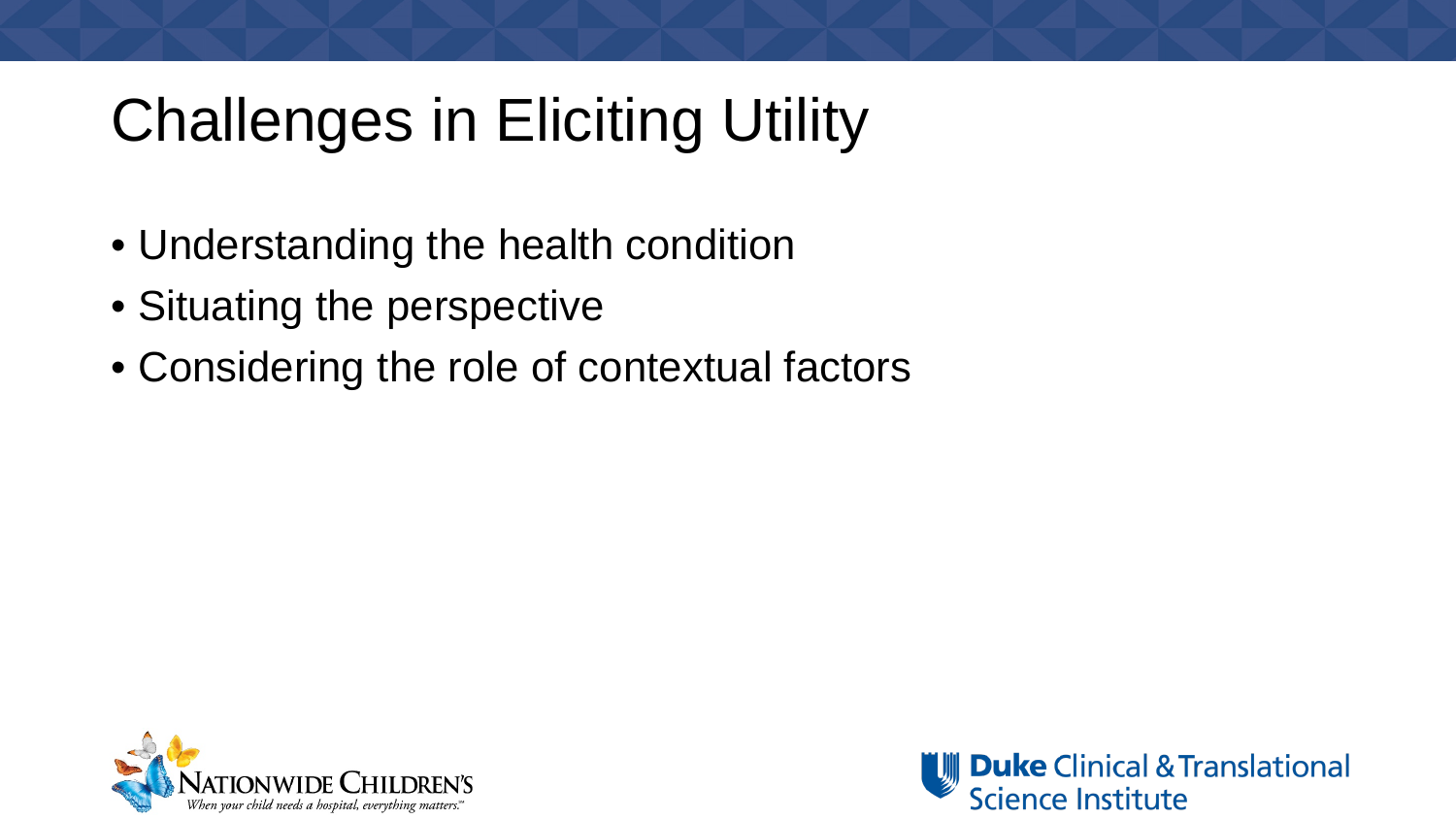# Citizens' Jury

- Typically up to 20
- Demographically representative
- Given information and substantial time to deliberate
- Substantial risk of bias if not done properly

Wise J. Citizens' jury for health policy. BMJ. 2017;35:7:j2650.



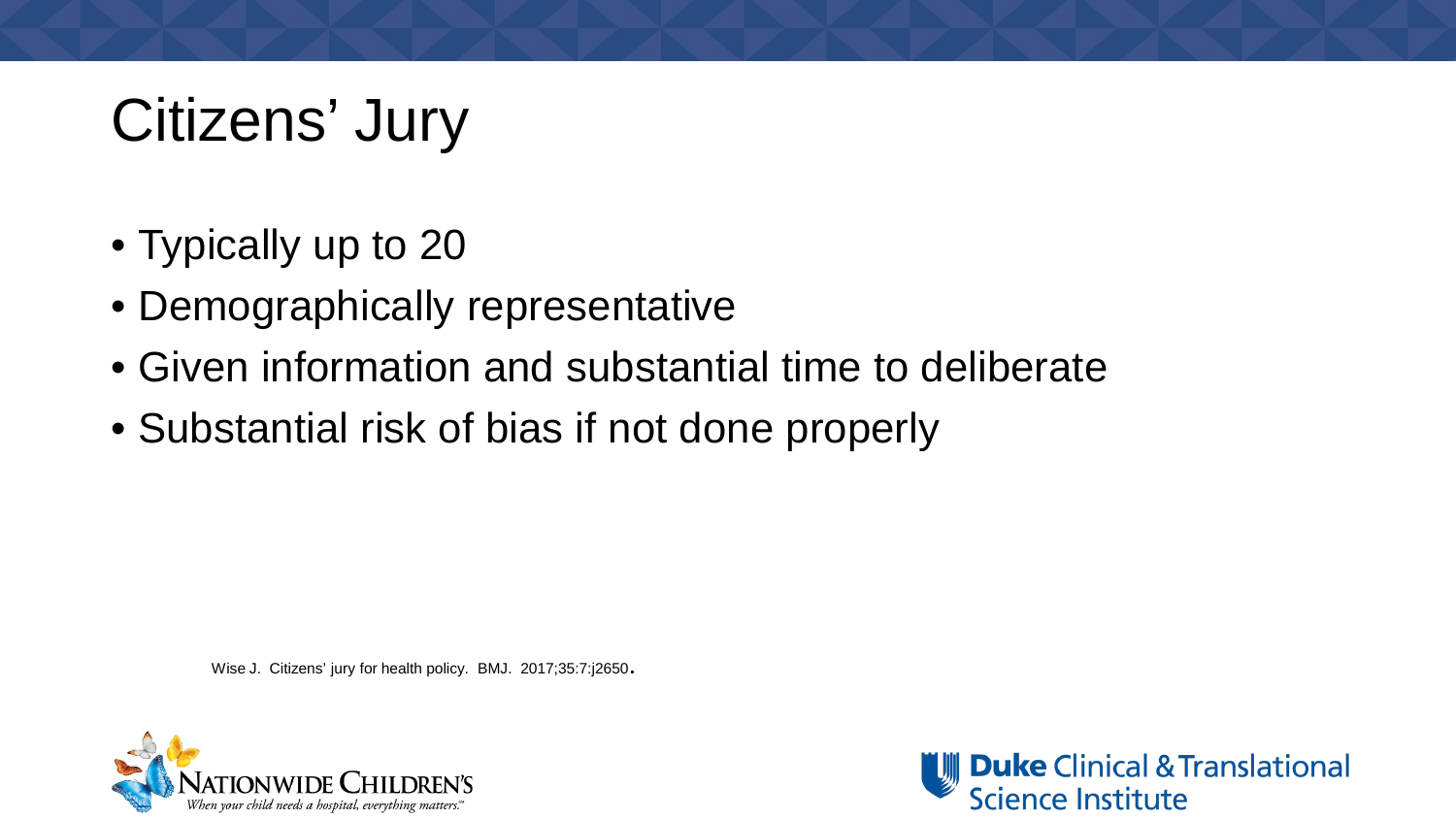## Application of Citizens' Juries

- Legislative reform of insurance for injury compensation after motor vehicle collisions in Australia
- Taxing soft drinks in Australia
- Ethics of mitochondrial donation using assisted reproductive technology in Australia
- Extent of patient control of their medical records for secondary research in the UK
- Cystic fibrosis carrier screening in Italy
- Bariatric surgery in Australia
- Government funding of adolescent vaccinations in Australia
- Screening for prostate cancer in Italy



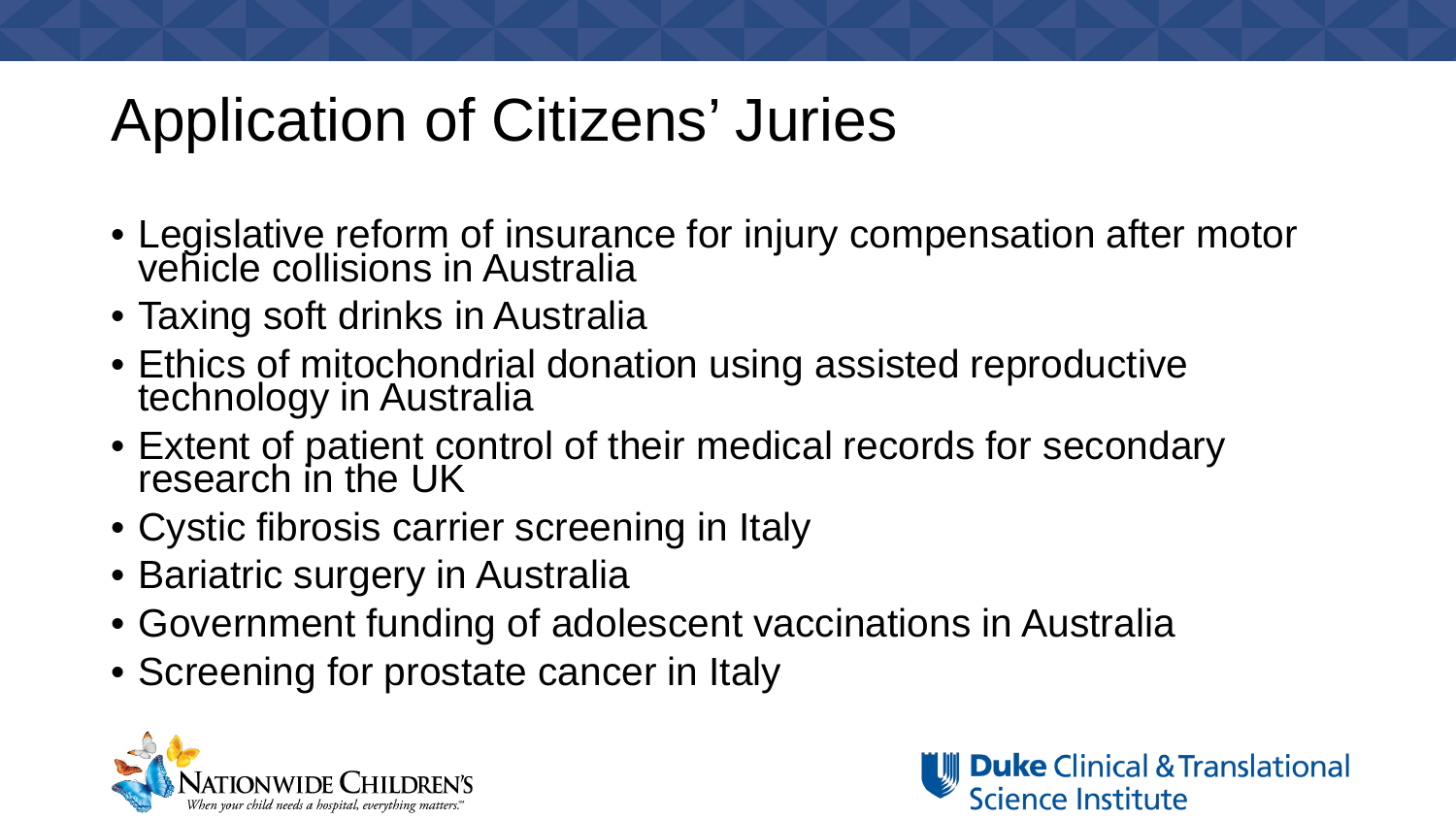# Public Surveys

- More feasible to administer surveys to nationally representative panels
- Can assess preferences using sophisticated approaches used in marketing
- One such study found that amongst adults presented various characteristics related to newborn screening
	- "the impact of newborn screening on treatment success was not associated with the recommendation for or against newborn screening for a profiled condition"
	- Cost was the "most important attribute" and then the age at which treatment would start

Tarini BA, Simon N-J, Payne K, et al. An assessment of public preferences for newborn screening using best-worst scaling. J Pediatr. 2018;201:62-68.e1.



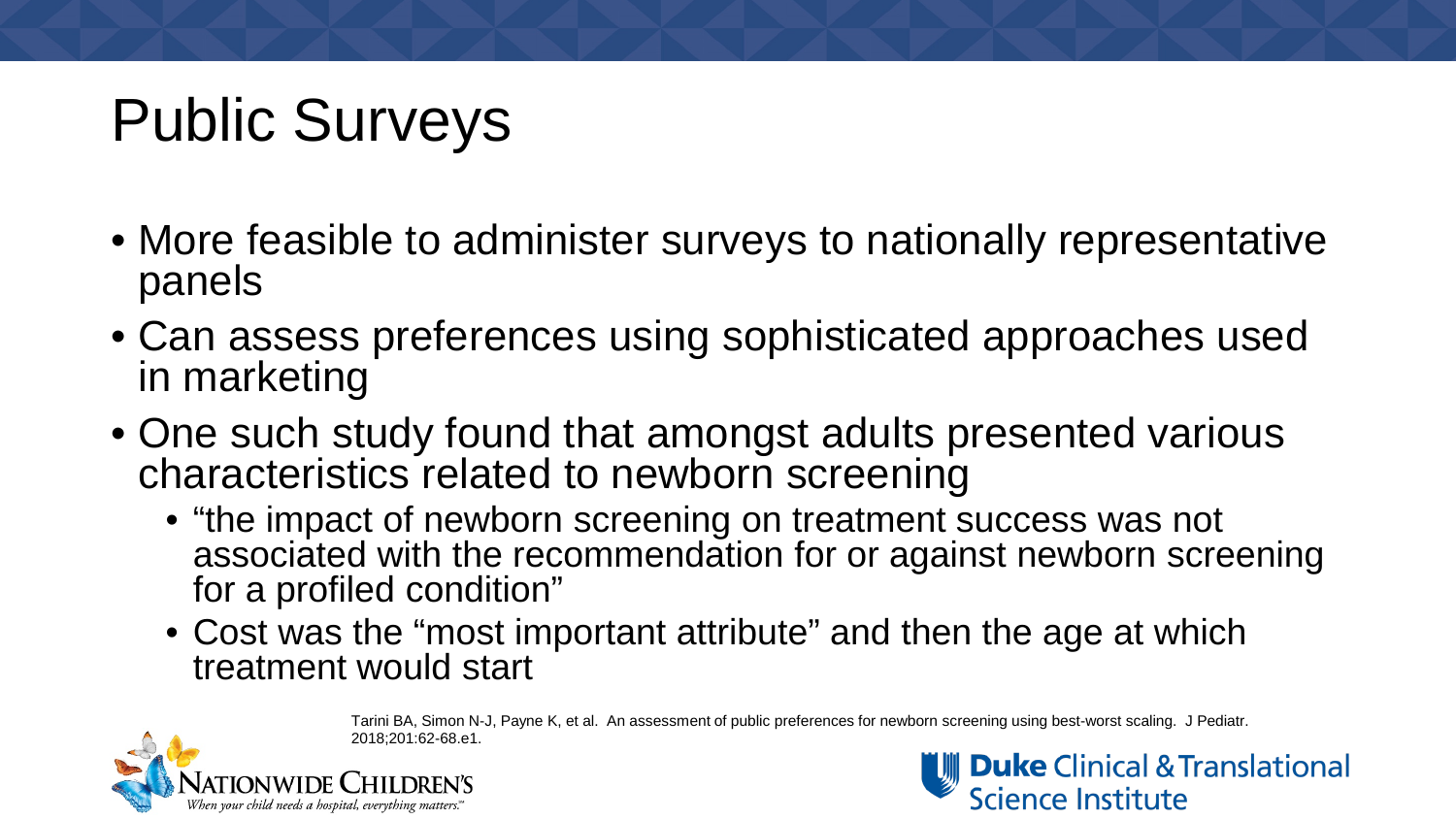## Multicriteria Decision Analysis

#### • EVIDEM

- Value of an intervention is determined by domains including
	- Need for intervention
	- Comparative outcomes of the intervention
	- Economic consequence of the intervention
	- Knowledge about the intervention
	- Population priorities
- Situated within contextual factors such as alignment with priorities, environmental sustainability, system capacity, and the political, historical, and cultural context

Wagner M, Khoury H, Willet J, Rindress D, Goetghebeur M. Can the EVIDEM framework tackle issues raised by evaluating treatments for rare diseases: analysis of issues and policies, and context-specific adaptation. PharmacoEconomics. 2016;285-301.



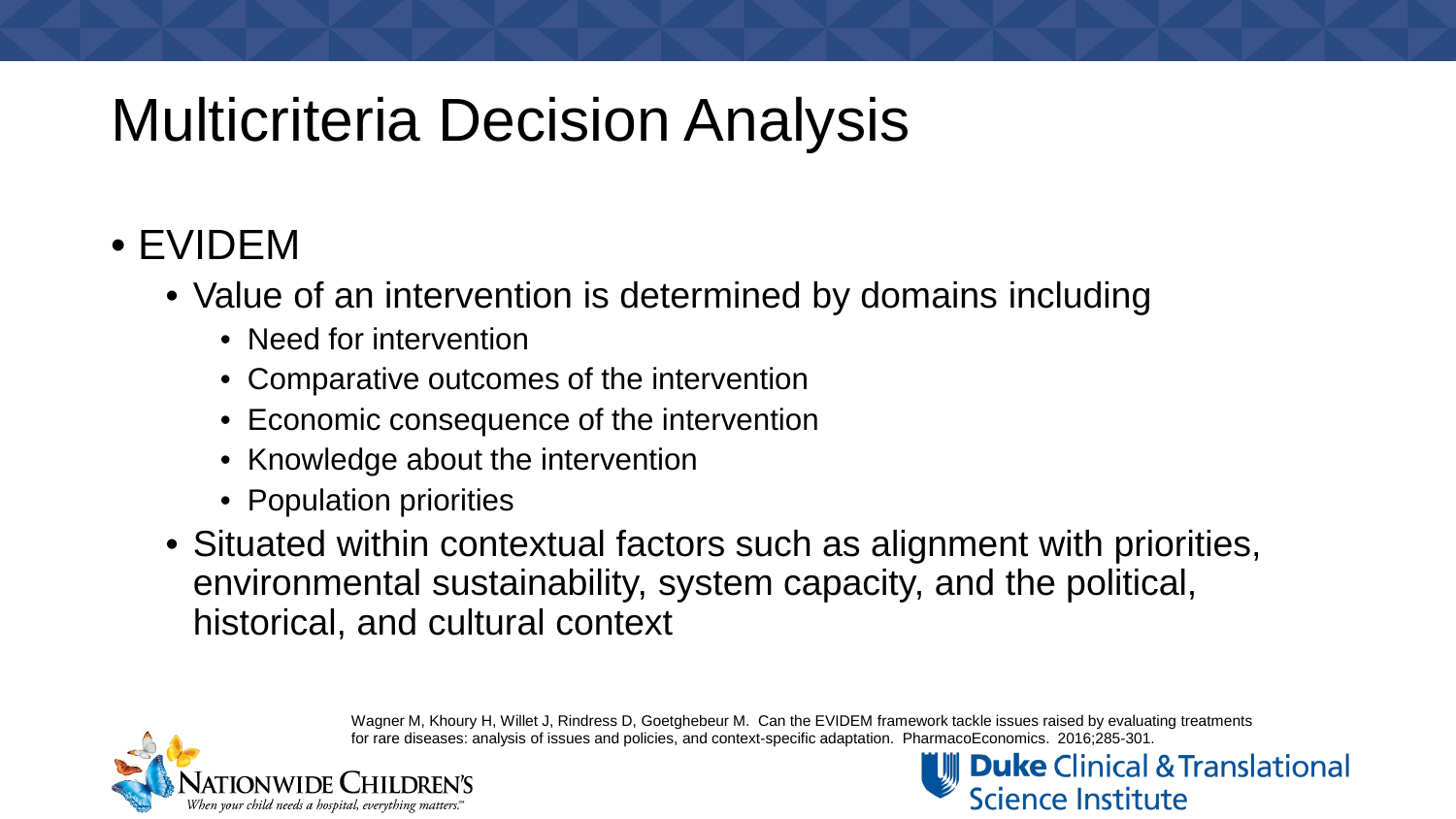## Evidem Framework – Value of the Intervention

- Need for intervention (severity, size of population, unmet needs)
- Comparative outcomes (effectiveness, safety, patient perceived health)
- Type of Benefit (preventive, therapeutic)
- Economic consequences (medical and nonmedical interventions)
- Knowledge about intervention (evidence, expert consensus)
- Scoring has been adapted for rare diseases **Exidem.org**



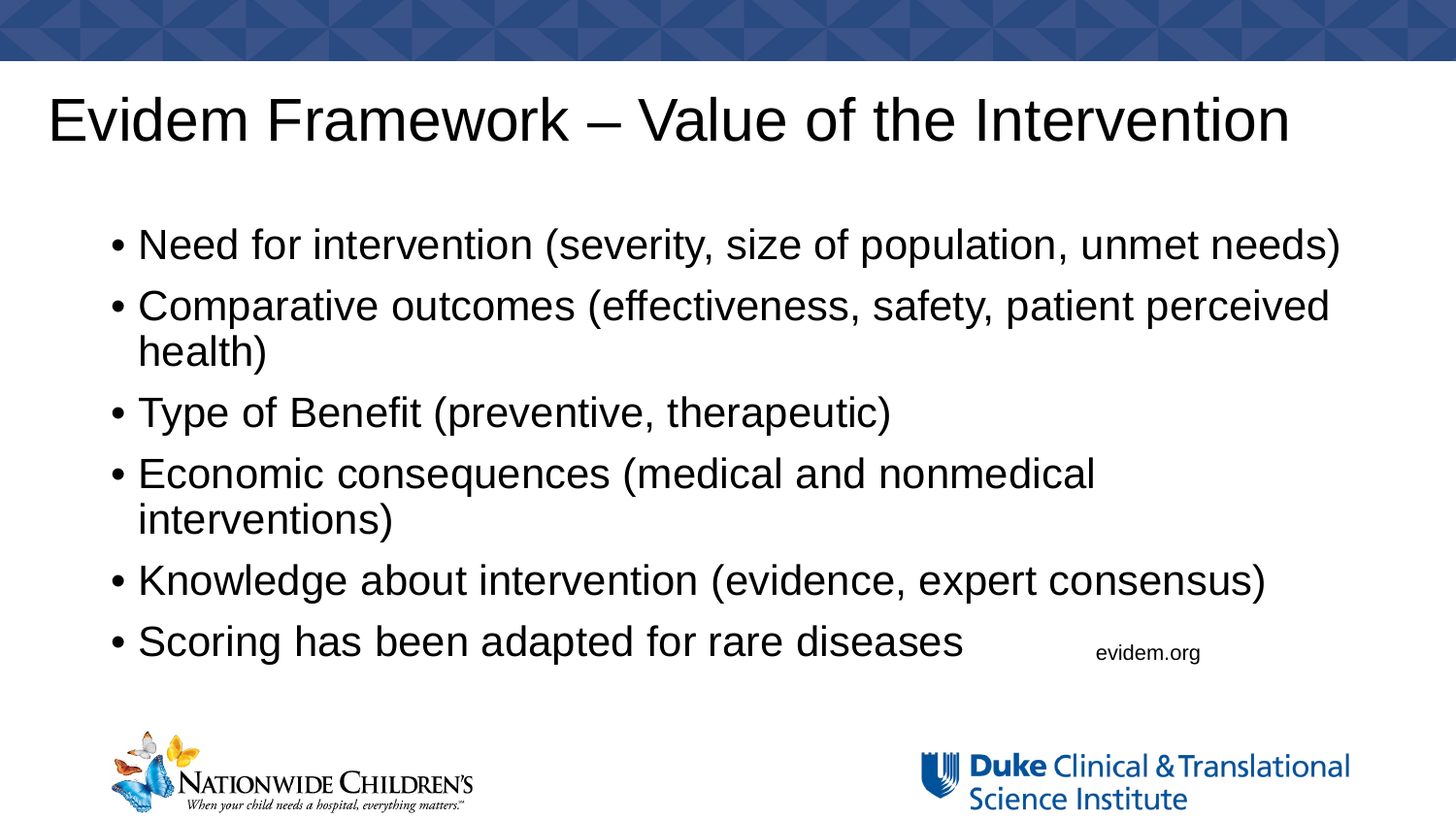## Applications of Evidem

- Therapeutic interventions
	- Pulmonary arterial hypertension
	- Gastroenteropancreatic neuroendocrine tumors
	- Non-Hodgkin Lymphoma
	- Thyroid cancer
	- Dementia
	- Prader-Willi syndrome
- Prevention
	- Cervical cancer screening (liquid based cytology compared to conventional cytology) in South Africa



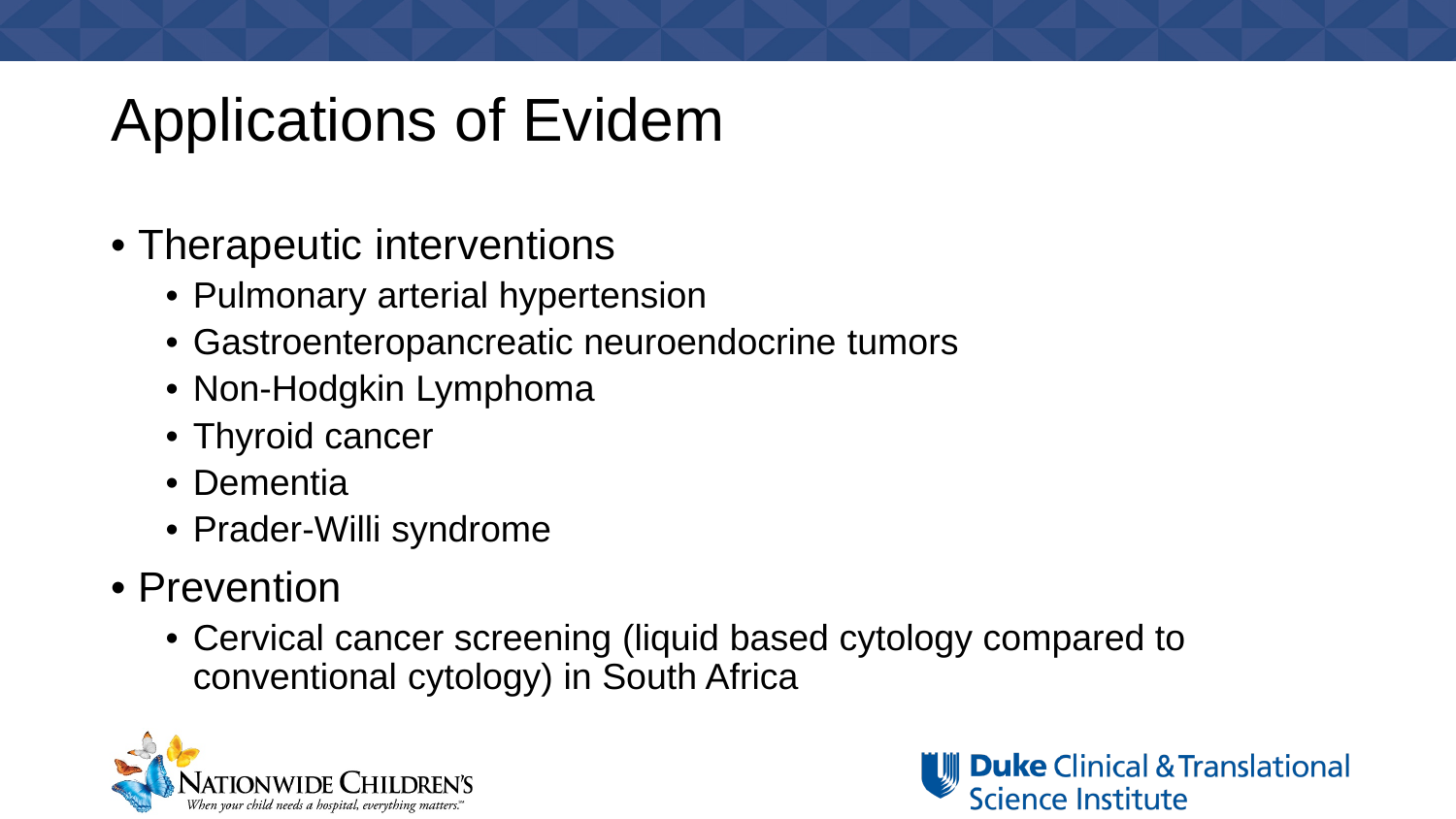## For Discussion

- Why assess values and preferences? How will this information be used in the decision process?
- Who are the stakeholders?
- What values and preferences are needed to facilitate the decision-making process? What are the key points that need this assessment?
- How can the relevant values and preferences be elicited?
- When in the review process should values and preferences be elicited?